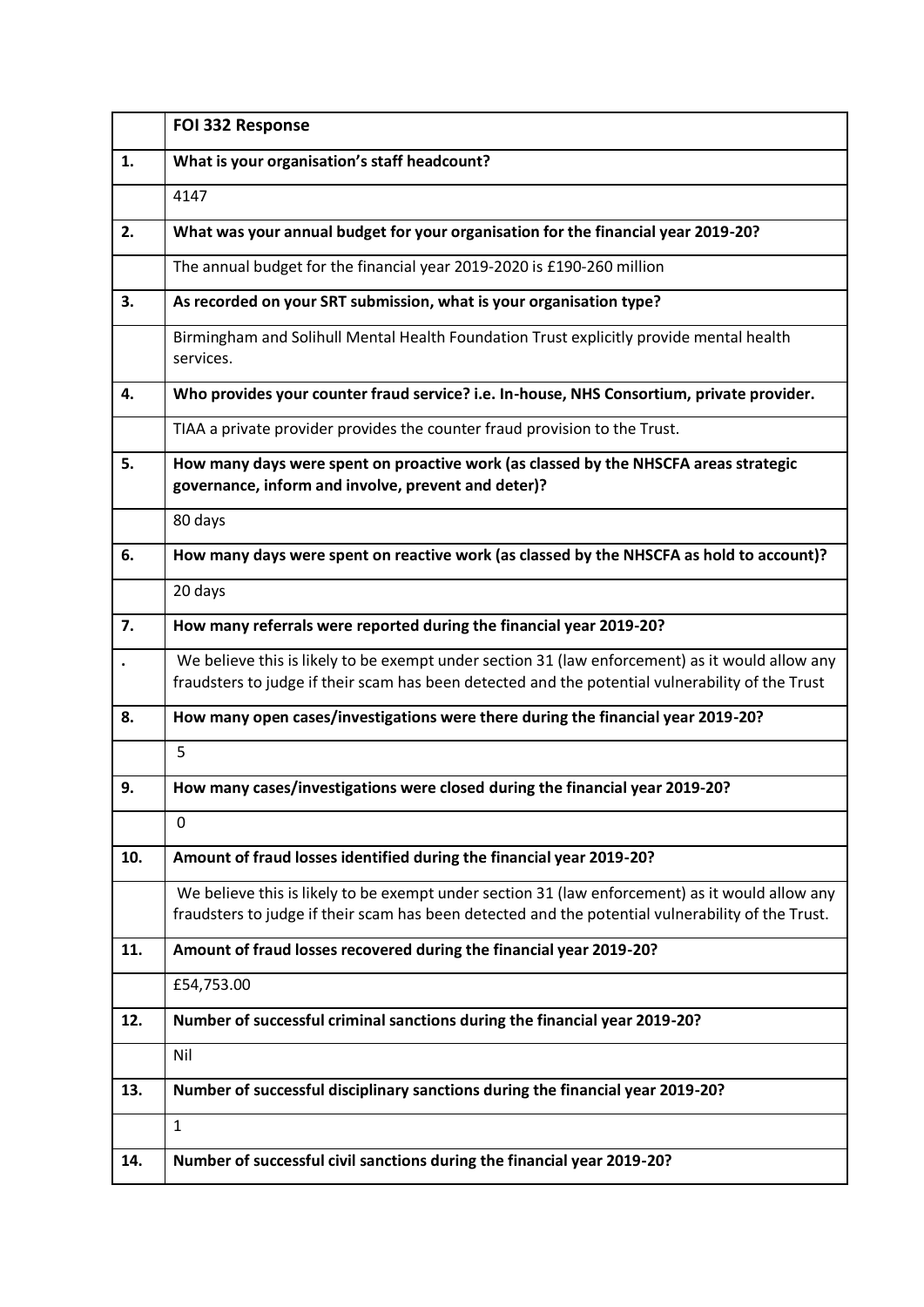|      | Nil                                                                                                                                                                                                                                                                                                            |
|------|----------------------------------------------------------------------------------------------------------------------------------------------------------------------------------------------------------------------------------------------------------------------------------------------------------------|
| 15   | What were your reactive (investigational) counter fraud costs for the 2019-20 financial<br>year? If your provision is delivered "in-house" please specify the grade(s) of person(s)<br>completing this work and the proportion of time spent within this area.                                                 |
|      | Exempt under section 43(2) prejudicial to commercial interests releasing this information would<br>impact on TIAA's ability to participate competitively in a commercial activity                                                                                                                              |
| 15a. | The total cost of counter fraud staffing for the financial year 2019-2020 is                                                                                                                                                                                                                                   |
|      | Exempt under section 43(2) prejudicial to commercial interests releasing this information<br>would impact on TIAA's ability to participate competitively in a commercial activity                                                                                                                              |
| 16.  | What were your proactive (strategic governance, inform and involve, prevent and deter)<br>counter fraud costs for the 2019-20 financial year? If your provision is delivered "in-house"<br>please specify the grade(s) of person(s) completing this work and the proportion of time<br>spent within this area. |
|      | Exempt under section 43(2) prejudicial to commercial interests releasing this information would<br>impact on TIAA's ability to participate competitively in a commercial activity                                                                                                                              |
| 17.  | Number of unsuccessful criminal sanctions during the financial year 2019-20?                                                                                                                                                                                                                                   |
|      | There have been Nil Criminal Sanctions.                                                                                                                                                                                                                                                                        |
| 18.  | Number of unsuccessful disciplinary sanctions during the financial year 2019-20?                                                                                                                                                                                                                               |
|      | Nil                                                                                                                                                                                                                                                                                                            |
| 19.  | Number of unsuccessful civil sanctions during the financial year 2019-20?                                                                                                                                                                                                                                      |
|      | Nil                                                                                                                                                                                                                                                                                                            |
| 20.  | Amount of error losses identified during the financial year 2019-20. This should include<br>errors found through investigations, proactive exercises and/or the National fraud<br>Initiative. This must be separate from question 10.                                                                          |
|      | The recorded fraud losses for the financial year 2019-2020 is £37,671.00.                                                                                                                                                                                                                                      |
| 21.  | Amount of error losses recovered during the financial year 2019-20. This should include<br>errors found through investigations, proactive exercises and/or the National fraud<br>Initiative. This must be separate from question 11.                                                                           |
|      | The amount of fraud losses recovered in the financial year 2019-2020 is £54,753.00.                                                                                                                                                                                                                            |
| 22.  | How many proactive exercises were undertaken during the 2019-20 financial period?                                                                                                                                                                                                                              |
|      | The Trust does undertake proactive exercises. We decline to respond to the request for a<br>description on the basis that we believe this is likely to be exempt under section 31 (law                                                                                                                         |